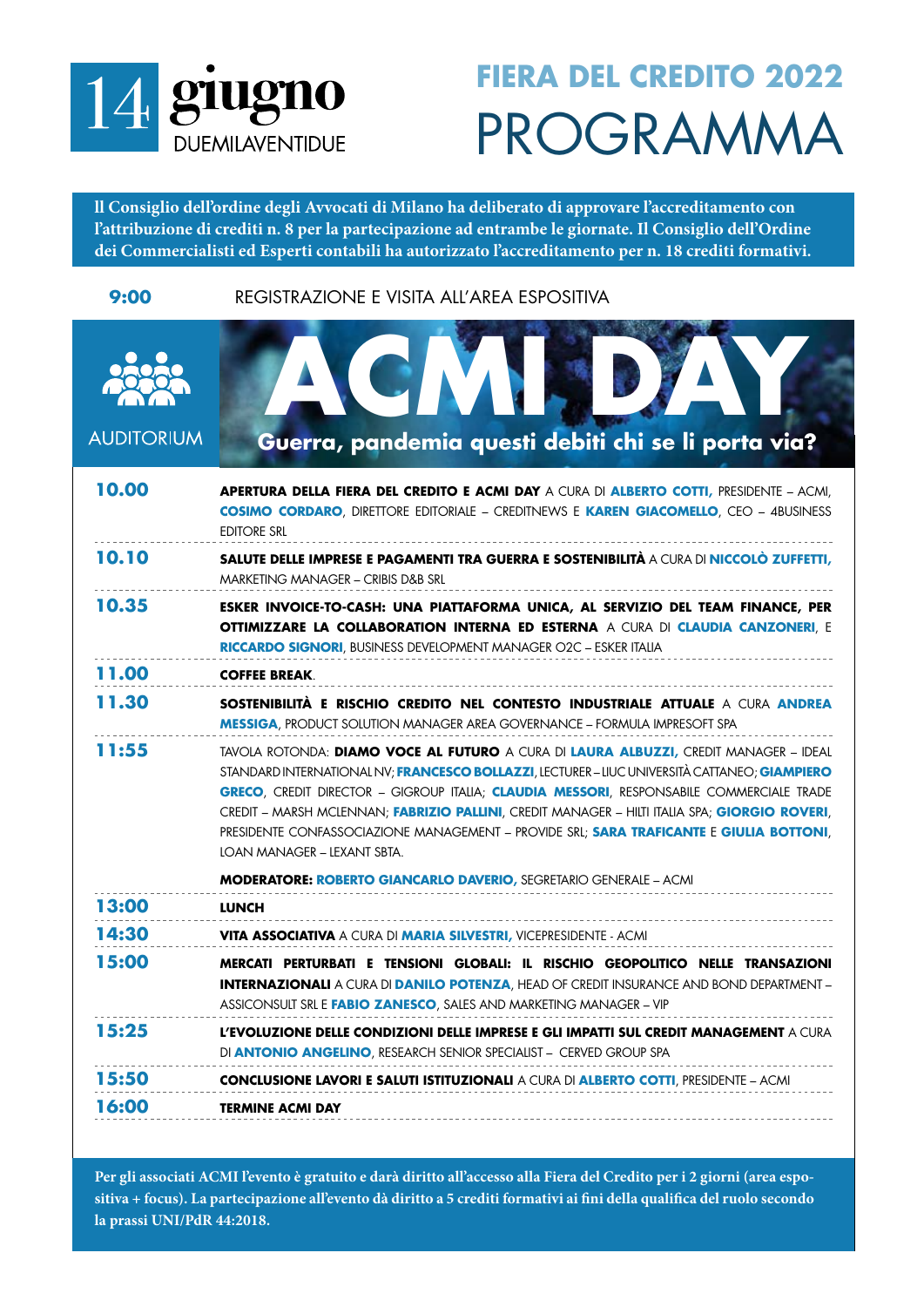



## **FOCUS > 10:00/11:30**



## **LA GESTIONE DEI DATI IN AMBITO FINANZIARIO: PRINCIPI DI DATA PROTECTION E ADEMPIMENTI ANTIRICICLAGGIO**

I PROCESSI DI GESTIONE DEL CREDITO SI STANNO SVILUPPANDO IN MISURA PREVALENTEMENTE INFORMATIZZATA, MENTRE I PROGETTI DI DIGITAL COLLECTION E QUELLI CHE PREVEDONO L'UTILIZZO DEI CANALI TELEMATICI INIZIANO A PRODURRE I PRIMI FRUTTI. SI TRATTA DI INNOVAZIONI IMPORTANTI, DESTINATE A SEGNARE L'EVOLUZIONE DEL SET-

TORE, CHE DEVONO, TUTTAVIA, COORDINARSI CON LE NORME IN MATERIA DI PRIVACY, NEL RISPETTO DEI PRINCIPI DI DATA PROTECTION E ATTRAVERSO UN ADEGUAMENTO STRUTTURALE IN MATERIA DI CYBERSECURITY.

NON SONO DA SOTTOVALUTARE, INOLTRE, LE ESIGENZE DI TRASPARENZA E TRACCIABILITÀ DEI FLUSSI FINANZIARI, COSÌ COME PREVISTO DALLE VIGENTI PRESCRIZIONI ANTIRICICLAGGIO.

**RELATORI: AVV. VITTORIO COLOMBA** - SC AVVOCATI ASSOCIATI; **STEFANO FRATEPIETRO**, CHIEF INFORMATION SECURITY OFFICER

– TESLA CONSULTING SRL

**A CURA DI AVV. VITTORIO COLOMBA E STEFANO FRATEPIETRO**



## **FACTORING: SOLUZIONI INTEGRATE E INNOVATIVE PER LA GESTIONE DEI CREDITI COMMERCIALI E IL SOSTEGNO DELLA LIQUIDITÀ DELLE IMPRESE**

IL FACTORING È UNO STRUMENTO IDEALE PER LA GESTIONE DEL CAPITALE CIRCOLANTE, LA CUI PRINCIPALE CARATTERISTICA È QUELLA DI ESSERE UN SERVIZIO INTEGRATO E NON SOLO FINANZIAMENTO.

OLTRE A PROPORRE SOLUZIONI PER SOSTENERE E OTTIMIZZARE LA STRUTTURA FINANZIARIA, IL FACTOR PUÒ SUPPORTARE L'IMPRESA NELLA FASE DI ACQUISIZIONE DI NUOVI CLIENTI E DI INGRESSO IN NUOVI MERCATI ANCHE INTERNAZIONALI.

IL FACTOR PUÒ DIVENTARE QUINDI UN VERO E PROPRIO PARTNER STRATEGICO NELLO SVILUPPO DEL BUSINESS.

L'INTRODUZIONE DELLA FATTURA ELETTRONICA, LA FORTE SPINTA ALL'INNOVAZIONE TECNOLOGICA RENDONO L'ACCESSO AL FACTORING PIÙ FACILE E SNELLO, ANCHE PER LE PMI, GRAZIE AL RICORSO ALLE PIATTAFORME DIGITALI CHE, IN UN'OTTICA DI SUPPLY CHAIN FINANCE, POSSONO DIVENTARE SOLUZIONI AVANZATE E CUSTOMIZZATE PER LA GESTIONE DEL CICLO ATTIVO E PASSIVO.

**RELATORI: ENRICO BUZZONI,** VICE PRESIDENTE - MBFACTA; **ANNA CARBONELLI,** HEAD OF SOLUTION FOR SMES - INTESA SANPAOLO; **MARCO CERIOTTI**, CLO - HEAD OF OPERATIONS, CREDIT MONITORING & N.P.E ILLIMITY; **STEFANO PALIERI**, GROWTH CREDIT - FACTORING EXPERT - ILLIMITY

**MODERATRICE: NICOLETTA BURINI** - ASSIFACT

### **A CURA DI ASSIFACT – ASSOCIAZIONE ITALIANA PER IL FACTORING**



## **DA BITCOIN ALLA DEFI, COME CAMBIA IL MONDO (METAVERSO) DEI SOLDI**

NEL 2009 È NATO BITCOIN. CON ESSO SONO NATE LA BLOCKCHAIN, LE CRYPTOVALUTE, I TOKEN E ORA PARLIAMO DI NFT E DI METAVERSO. LA TECNOLOGIA CAMBIA IL DENARO ED IL NOSTRO RAPPORTO CON ESSO CON IMPATTI E CAMBIAMENTI NELLE NOSTRE VITE CHE GIÀ POSSIAMO INTRAVEDERE, MA CHE SONO SOLO ALL'INIZIO.

**DOCENTE: MARCO CROTTA**, BLOCKCHAIN EXPERT & CONSULTANT DI BLOCKCHAIN CAFFE

**A CURA DI MARCO CROTTA**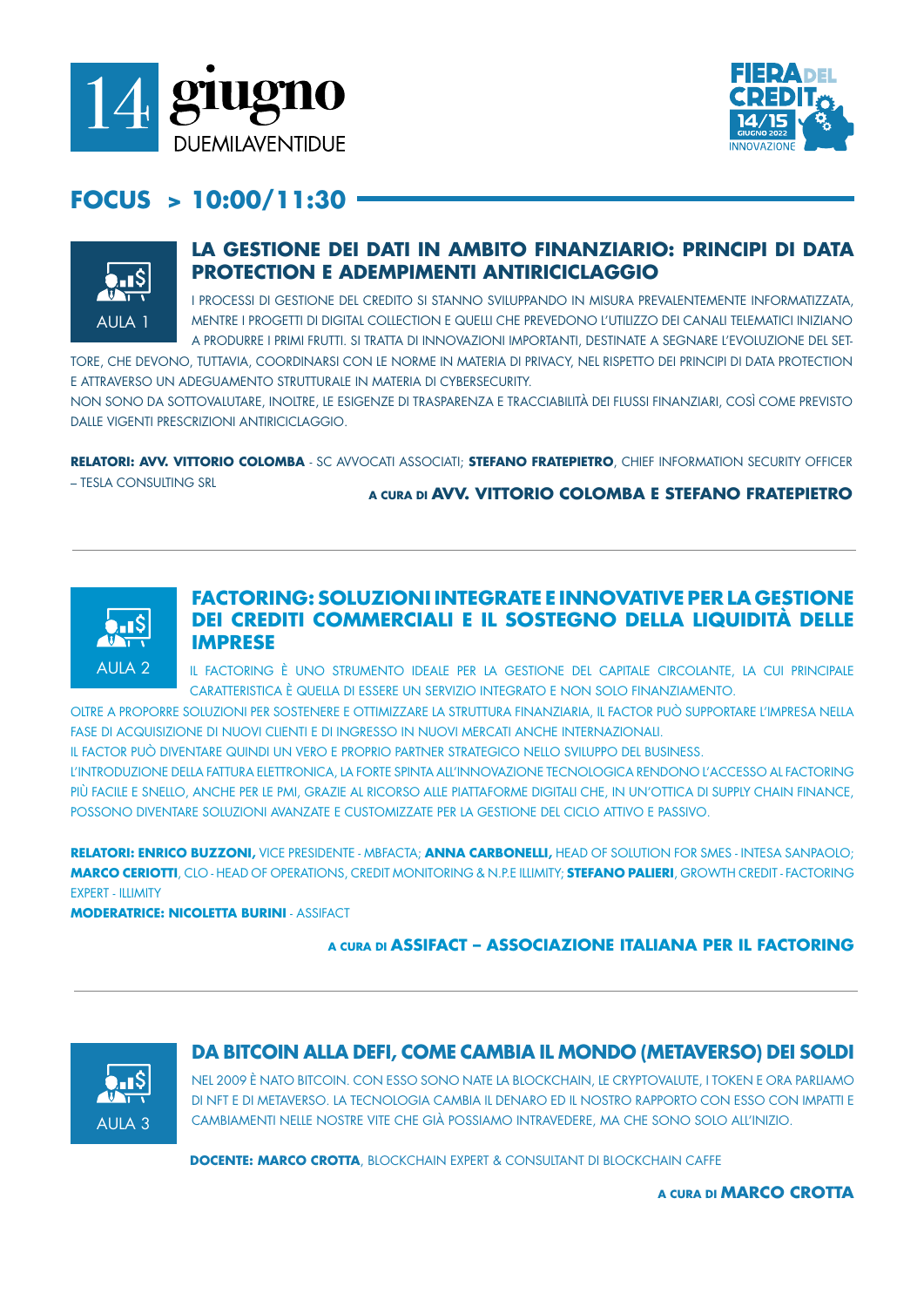

# **FIERA DEL CREDITO 2022** PROGRAMMA

## $FOCUS > 12:00/13:30$



## **INNOVAZIONE, DALLA DIGITAL TRANSFORMATION ALL'INTELLIGEN-**ZA ARTIFICIALE FINO WEB 3.0 METAVERSO. IL CREDITO - DALLA PRE-VENZIONE E GESTIONE DEL CREDITO SINO AL RECUPERO ED ALLA **ESECUZIONE GIUDIZIARIA – NUOVE TECNOLOGIE NUOVE OPPORTU-**NITÀ DI LAVORO PER IMPRESE E PROFESSIONISTI.

LA "RIVOLUZIONE DIGITALE 4.0", LO SVILUPPO DEL WEB 3.0 (METAVERSO), L'INTELLIGENZA ARTIFICIALE, L'IMPIEGO DEI BIG DATA, LA CON-NETTIVITÀ 5G, LA SPACE ECONOMY, SONO LA PROVA EVIDENTE DI UN NUOVO RADICALE CAMBIAMENTO "UNA VERA RIVOLUZIONE - IL NUOVO MONDO DEL LAVORO" SIA PER LE IMPRESE CHE PER I PROFESSIONISTI.

IN QUESTO CONTESTO LA GESTIONE DEL CREDITO ED IL RECUPERO CREDITI È UNA PROCEDURA COMPLESSA IN CUI L'EFFICIENZA DI CO-MUNICAZIONE E DI AZIONE BASATA SULLA PIÙ EVOLUTA TECNOLOGIA SONO DETERMINANTI PER IL SUCCESSO DELLA ATTIVITÀ DI OGNI IMPRESA. SUPPORTATA DAI PROFESSIONISTI ATTORI DEL CONNUBIO TRA COMPETENZE TECNOLOGICHE. COMPETENZE ECONOMICHE E DISCIPLINA LEGALE, SEMPLIFICATA IL PIÙ POSSIBILE E RIVOLTA ALL'INTERO PROCESSO AFFINCHÉ POSSANO PORTARE VERO VALORE.

RELATORI: AVV. MADDALENA ARLENGHI, CONSIGLIERE ORDINE DEGLI AVVOCATI DI MILANO; PROF.SSA MARCELLA CARADONNA, PRESIDENTE DELL'ODCEC DI MILANO; AVV. LUCA SALATI, UILP; ANTONIO UVA, PRESIDENTE UILP

### A CURA DI UILP - UNIONE ITALIANA LIBERE PROFESSIONI



## NPL MARKET - ALTERNATIVE INVESTMENT ASSET. STRUTTURE FINANZIARIE "ALTERNATIVE" PER L'ACQUISTO DI CREDITI DETERIORATI E DISTRESSED

NEL MERCATO DEI NON PERFORMING LOAN IN SENSIBILE CRESCITA E SEMPRE PIÙ COMPETITIVO PER VOLUMI E MASSE DA GESTIRE, SI APRONO NUOVE OPPORTUNITÀ D'INVESTIMENTO ANCHE PER I SERVICER MINORI, MA LA FINANZA RESTA CEN-TRALE: STRUTTURE FINANZIARIE "ALTERNATIVE" PER L'ACQUISTO DI CREDITI DETERIORATI/ DISTRESSED (ART.115 T.U.L.P.S.).

**RELATORE: MASSIMILIANO DE CASTRO**. FOUNDER E CEO - ARC REAL ESTATE SPA

A CURA DI ARC REAL ESTATE SPA



## IL REGISTRO DELLE IMPRESE E LA NUOVA SEZIONE DEDICATA AL **TITOLARE EFFETTIVO**

IL REGISTRO DELLE IMPRESE È UNO STRUMENTO CARDINE DI TRASPARENZA E LEGALITÀ; LE REGOLE DI ACCESSO AI SUOI DATI CONSENTONO DI INTEGRARE LE INFORMAZIONI DI PUBBLICITÀ LEGALE D'IMPRESA IN PROCESSI DECISIO-NALI E DI VERIFICA, IN PARTICOLARE NEL MONDO DEL CREDITO. LA NORMATIVA DI CONTRASTO AL RICICLAGGIO

PREVEDE, ALL'ART. 21 DEL D.LGS. N. 231/2007, L'OBBLIGO DI RACCOGLIERE E MANTENERE AGGIORNATE LE INFORMAZIONI DEL TITOLA-RE EFFETTIVO. QUESTE INFORMAZIONI INFATTI RIVESTONO FONDAMENTALE IMPORTANZA NEI PROCESSI DI ADEGUATA VERIFICA A CUI DEVONO ADEMPIERE SOGGETTI OBBLIGATI QUALI ISTITUTI BANCARI. ASSICURATIVI. INTERMEDIARI FINANZIARI. PROFESSIONISTI. ETC. IN PARTICOLARE, L'ART. 21 DEL DECRETO ANTIRICICLAGGIO INDIVIDUA IL REGISTRO DELLE IMPRESE COME REGISTRO UFFICIALE DEI DATI DEL TITOLARE EFFETTIVO E RIMANDA AD UNO SPECIFICO DECRETO ATTUATIVO ADOTTATO DAL MEF DI CONCERTO CON IL MISE - SUCCESSI-VAMENTE INDICATO COME REGOLAMENTO - LA DECLINAZIONE DELLE MODALITÀ DI COMUNICAZIONE E CONSUITAZIONE DEGLI STESSI

RELATORI: FRANCESCO MARIA MAGGIONI, ACCOUNT MANAGER - INFOCAMERE; MICHELE ARCARI - REFERENTE NORMATIVO REGISTRO DELLE IMPRESE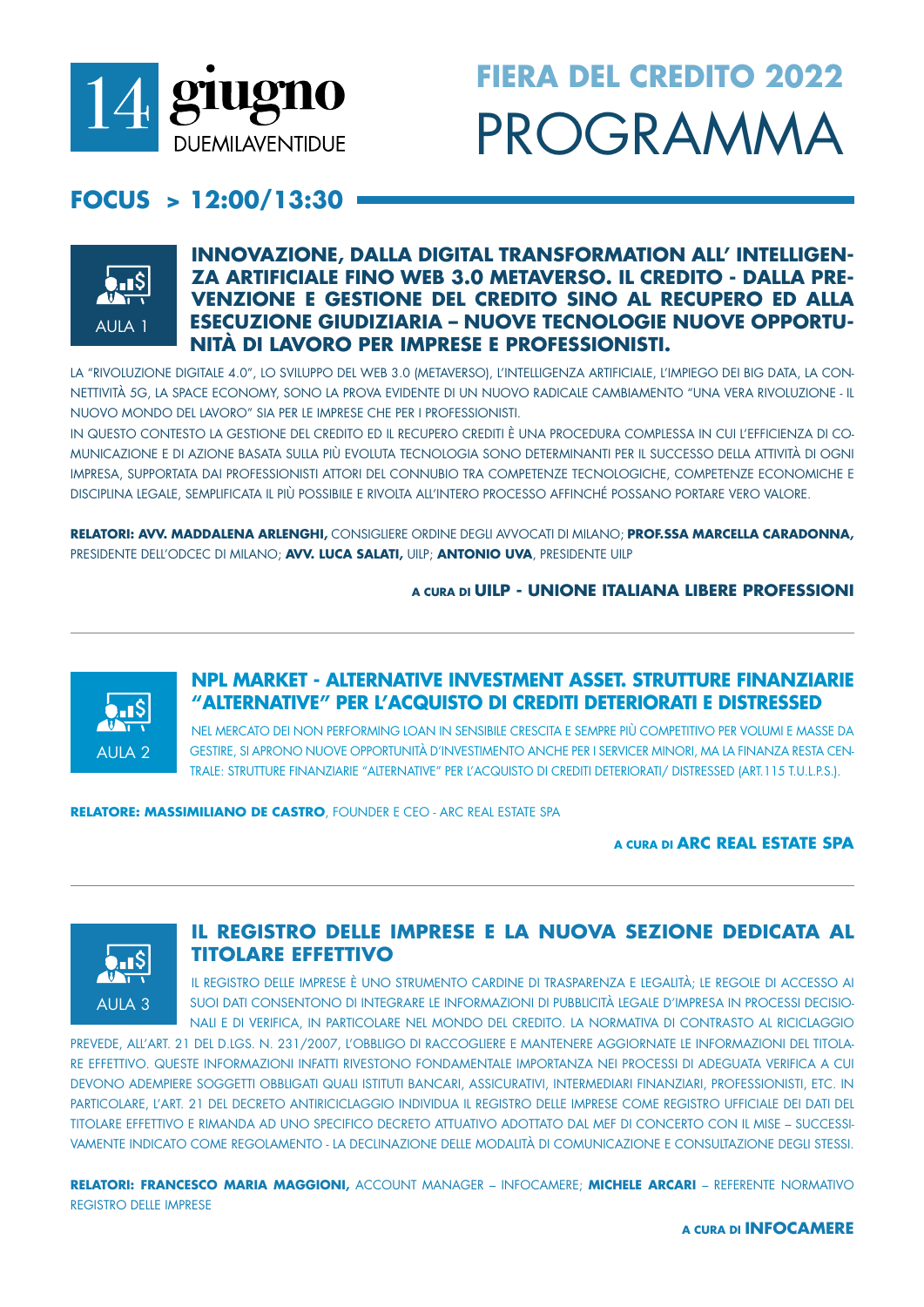



## **FOCUS > 14:00/15:30**



## **COMPLEMENTARITÀ: NUOVA FRONTIERA NEL SUPPORTO ALLE PMI**

PER ACCOMPAGNARE IN MANIERA INCISIVA GLI IMPRENDITORI IN UN ADEGUATO PROCESSO DI DEFINIZIONE DI IDONEE STRATEGIE DI CRESCITA E SVILUPPO PROSPETTICO, OCCORRE UNO SFORZO COMUNE, MAGARI ANCHE LA CREAZIONE DI FILIERE "PROFESSIONALI O DI INTENTI". COMMERCIALISTI, CONFIDI, BANCHE, MARKETING, FINAN-ZA AGEVOLATA E FINTECH, SONO TUTTI ANELLI NON "ESCLUSIVI" MA "STRETTAMENTE COMPLEMENTARI" - DI UNA

STESSA CATENA A SUPPORTO DELLE PMI.

NEL CORSO DEL FOCUS SI TRATTERÀ DI COME QUESTE PROFESSIONALITÀ/REALTÀ POSSANO OPERARE IN MANIERA COMPLEMENTARE, CREANDO VALORE AGGIUNTO E MIGLIORANDO LA COMPETITIVITÀ PER TALE COMPARTO.

**RELATORI: GIOVANPAOLO ARIOLDI**, CEO – OPSTART SRL; **MIRIAM DIEGHI**, VICE PRESIDENTE – ANC ASSOCIAZIONE NAZIONALE COMMER-CIALISTI; **ANDREA DINALE**, CEO – ALTRARETE SRL; **CARMELO MIGLIORINO**, CEO – METIS CONSULENZE SRL **MODERATORE: GIUSEPPE ANDREA TATEO**, CEO – COMMERFIN SCPA

#### **A CURA DI COMMERFIN SCPA**



## **INNOVAZIONE: SFIDA, OPPORTUNITÀ O NATURALE EVOLUZIONE. IL CREDIT MANAGEMENT ENERGY GUARDA AL FUTURO.**

DURANTE IL FOCUS SI TOCCHERANNO I SEGUENTI TEMI:

• IL FUTURO DEL CREDIT MANAGER È DI DIVENTARE SEMPRE PIÙ PROTAGONISTA DELLA GESTIONE DEL WORKING **CAPITAL?** 

• QUADRO REGOLATORIO IN TEMA DI RATEIZZAZIONE. DELIBERA ARERA N. 636/2021 E RILEVAZIONE DEL TASSO DI RISPETTO E DECRETO LEGGE N. 21 DEL 21.03.2022

• ANALISI ANDAMENTALE DEL FENOMENO DI TURISMO ENERGETICO E SISTEMA INDENNITARIO COME STRUMENTO DI ATTENUAZIONE DEL RISCHIO.

**RELATORI: LAURA DI FINI,** CREDIT MANAGER DI ENGIE ITALIA SPA; **GIANCARLO LANZAVECCHIA,** CREDIT MANAGER – ENEGAN; **ANTONIO PEZZELLA**, CREDIT MANAGER – UNION GAS METANO SPA; **LORENZO ROGATO**, CREDIT MANAGER – SINERGY LUCE E GAS. **MODERATORE: ALFREDO DI CAGNO** – ESPERTO CREDIT MANAGEMENT ENERGY



## **SERVICING - GESTIONE E TUTELA DEL CREDITO: CRITICITÀ DEL MERCATO, PUNTI DI FORZA, COMPLIANCE**

IL FATTURATO DI UN SERVICER È NECESSARIAMENTE CORRELATO ALL'EFFICACIA DELLE PERFORMANCE O ALLE BEST PRACTICE DEONTOLOGICHE O AD UNA COMPLIANCE EFFICIENTE?

**RELATORI: GIOVANNI CECERE, CEO** – CONSULGEST ITALIA SRL; **DANIELE FIORELLI**, MANAGING PARTNER – L&CM SOCIETÀ TRA AVVOCATI; **STEFANO INGUSCIO**, PRESIDENTE – TEAM EVOLUTION SPA; **VINCENZO LEGGIERO**, RESPONSABILE OFFICINE NPE – BANCA MONTE DEI PASCHI DI SIENA; **FRANCESCO VOVK**, PRESIDENTE – UNIREC **MODERATORE: AVV. VITTORIO COLOMBA** – SC AVVOCATI ASSOCIATI

**A CURA DI A CURA DI UNIREC – UNIONE NAZIONALE IMPRESE A TUTELA DEL CREDITO**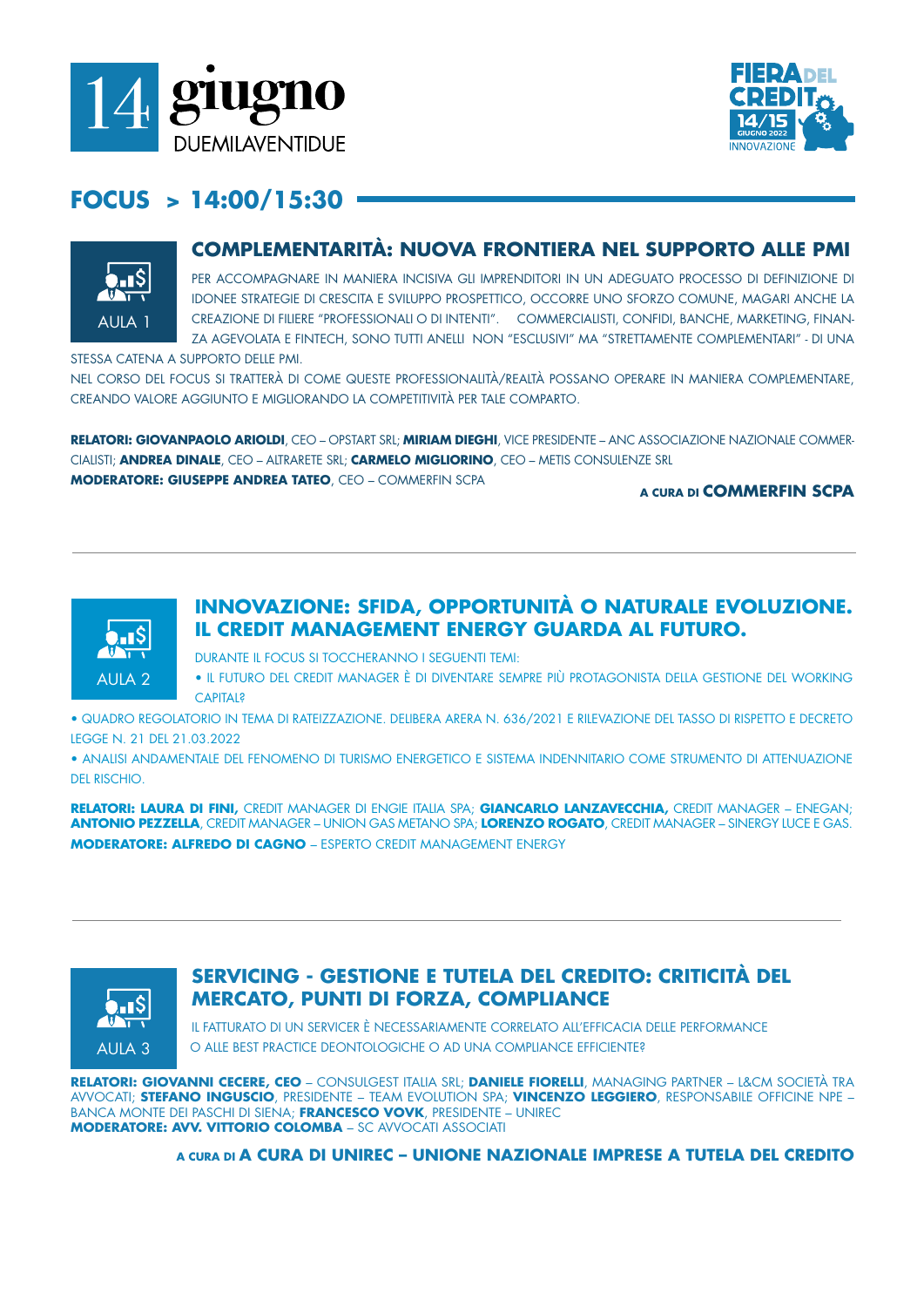

# **FIERA DEL CREDITO 2022** PROGRAMMA

## $FOCUS > 16:00/17:30$



## **RECUPERO GIUDIZIALE: APPROCCIO OPPORTUNISTICO O STRATEGICO?** IL RAPPORTO COSTI-BENEFICI ED I MODELLI DI GESTIONE

IL WORKSHOP TRATTERÀ DELLA GESTIONE GIUDIZIALE DEL RECUPERO CREDITI SOTTO VARI PROFILI: - APPROCCIO STRATEGICO VS OPPORTUNISTICO

- I DIVERSI MODELLI DI GESTIONE: MASTER LEGAL VS MODELLO PROFESSIONALE TRADIZIONALE - COSTI/ BENEFICI, FATTORI ABILITANTI E CONSTRAINT

RELATORI: AVV. MARGHERITA DOMENEGOTTI, PARTNER - LA SCALA SOCIETÀ TRA AVVOCATI, MEMBRO CDA - LA SCALA CERVED; ANTONIO MORCIANO, HEAD OF BUSINESS UNIT PRIVATE CREDIT (MASTER LEGAL, NPL MANAGEMENT, LEGAL RECOVERY, DUE DILIGENCE) - OFFICINE CST SPA

MODERATORE: CHRISTIAN FAGGELLA, AMMINISTRATORE DELEGATO - LA SCALA SOCIETÀ TRA AVVOCATI

### A CURA DI LA SCALA SERVICE



## **BPO, TECNOLOGIA E NON SOLO**

INNOVARE I PROCESSI E MIGLIORARE LA PROPRIA CUSTOMER EXPERIENCE. ANCHE CON L'AIUTO DELL'INTELLIGENZA ARTIFICIALE, SONO STEP FONDAMENTALI PER AVERE SUCCESSO NEL PROPRIO MERCATO DI RIFERIMENTO. CI PARIFRANNO DEILA LORO ESPERIENZA·

**GRUPPO HERA** – UNA DELLE MAGGIORI MULTIUTILITY NAZIONALI. QUOTATA IN BORSA DAL 2003

**GENERALI ITALIA - E' UNO DEI MAGGIORI PLAYER GLOBALI DEL SETTORE ASSICURATIVO E DELL'ASSET MANAGEMENT OPTIMA ITALIA** – SMART UTIHTY ITAHANA I FADER PER L'OFFERTA INTEGRATA DI SERVIZI DI ENERGIA E TELECOMUNICAZIONI **BENE ASSICURAZIONI –** UNA DELLE PRIME SOCIETÀ BENEFIT DEL MONDO ASSICURATIVO ITALIANO **SICURITALIA IVRI** - GRUPPO LEADER IN ITALIA NEL SETTORE DELLA SICUREZZA

**LOKKY** - MIGHOR INSURTECH 2022

**COFIDIS** – IL GRUPPO COFIDIS NASCE NEL 1982 COME SOCIETÀ FINANZIARIA A DISTANZA **VOZITEL** - PARTNER TECNOLOGICO DI ADVANCING TRADE IN ITALIA

**MODERATORE: ALESSANDRO RUOCCO, GIORNALISTA CREDITNEWS** 

### A CURA DI ATFUTURE SPA POWERED BY ADVANCING TRADE SPA



**IL RATING MACHINE LEARNING SEVENDATA** 

COME UTILIZZARE L'INTELLIGENZA ARTIFICIALE PER CALCOLARE IL RISCHIO DI CREDITO DELLE SOCIETÀ DI CAPITALE E DELLE SOCIETÀ DI PERSONE.

RELATORI: FABRIZIO VIGO, CO-FOUNDER AND CEO - SEVEN DATA SPA E PAOLO LASAGNI, CEO KF ECONOMICS

### A CURA DI **SEVENDATA SPA**



**CREDITNEWS** EVENTI . CONVEGNI . BUSINESS MEETING . WORKSHOP . SEMINARI FORMATIVI







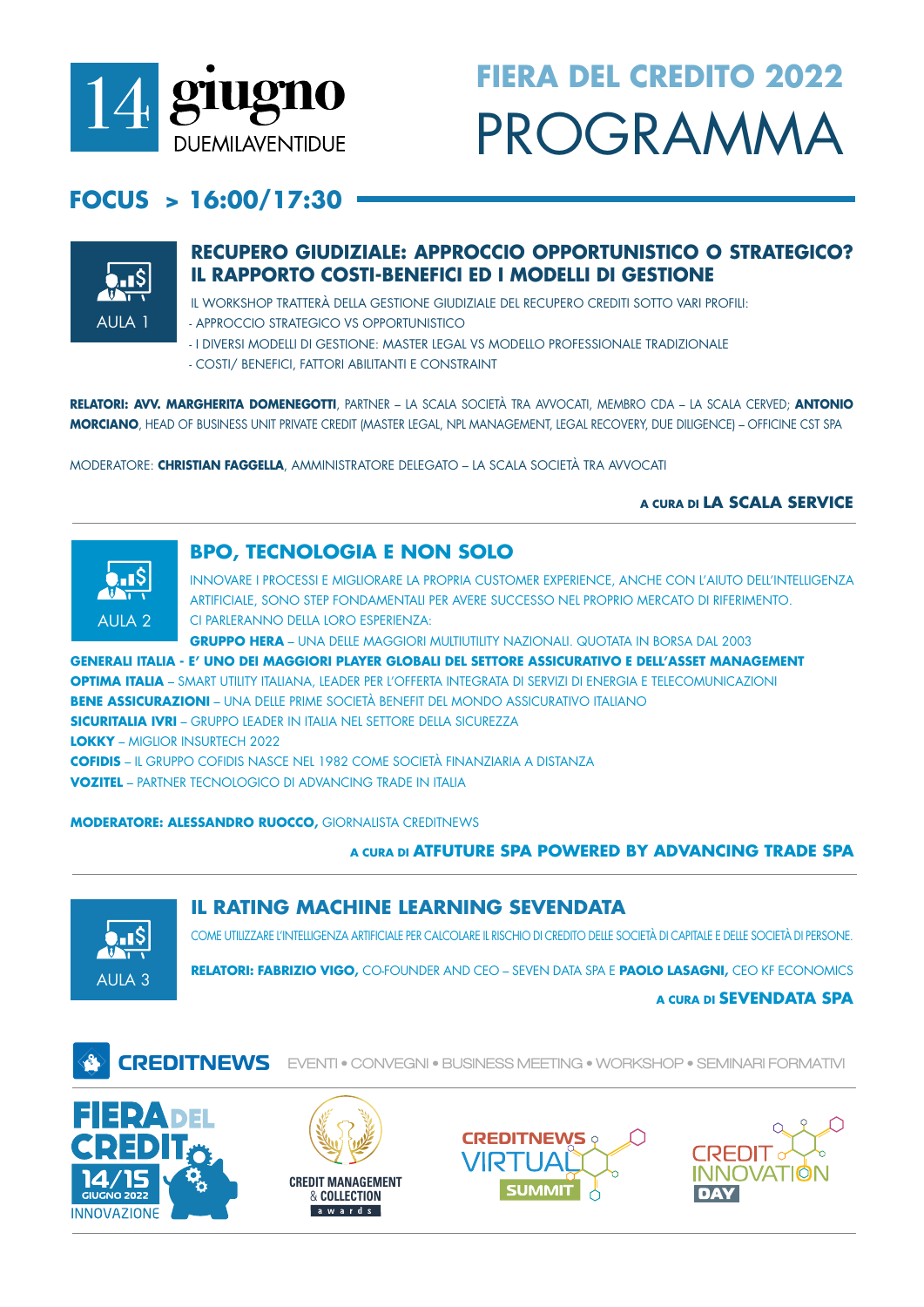

# PROGRAMMA **FIERA DEL CREDITO 2022**

### **9:00** REGISTRAZIONE E VISITA ALL'AREA ESPOSITIVA



**16:45 TERMINE CREDIT INNOVATION DAY** 

**MODERATORI: DEBORA BIONDA**, GIORNALISTA CREDITNEWS E **LUIGI BAUCO**, CREDIT MANAGER DI EUROPA FACTOR SPA E RESPONSABILE OPERATIONS DI CREDIT FACTOR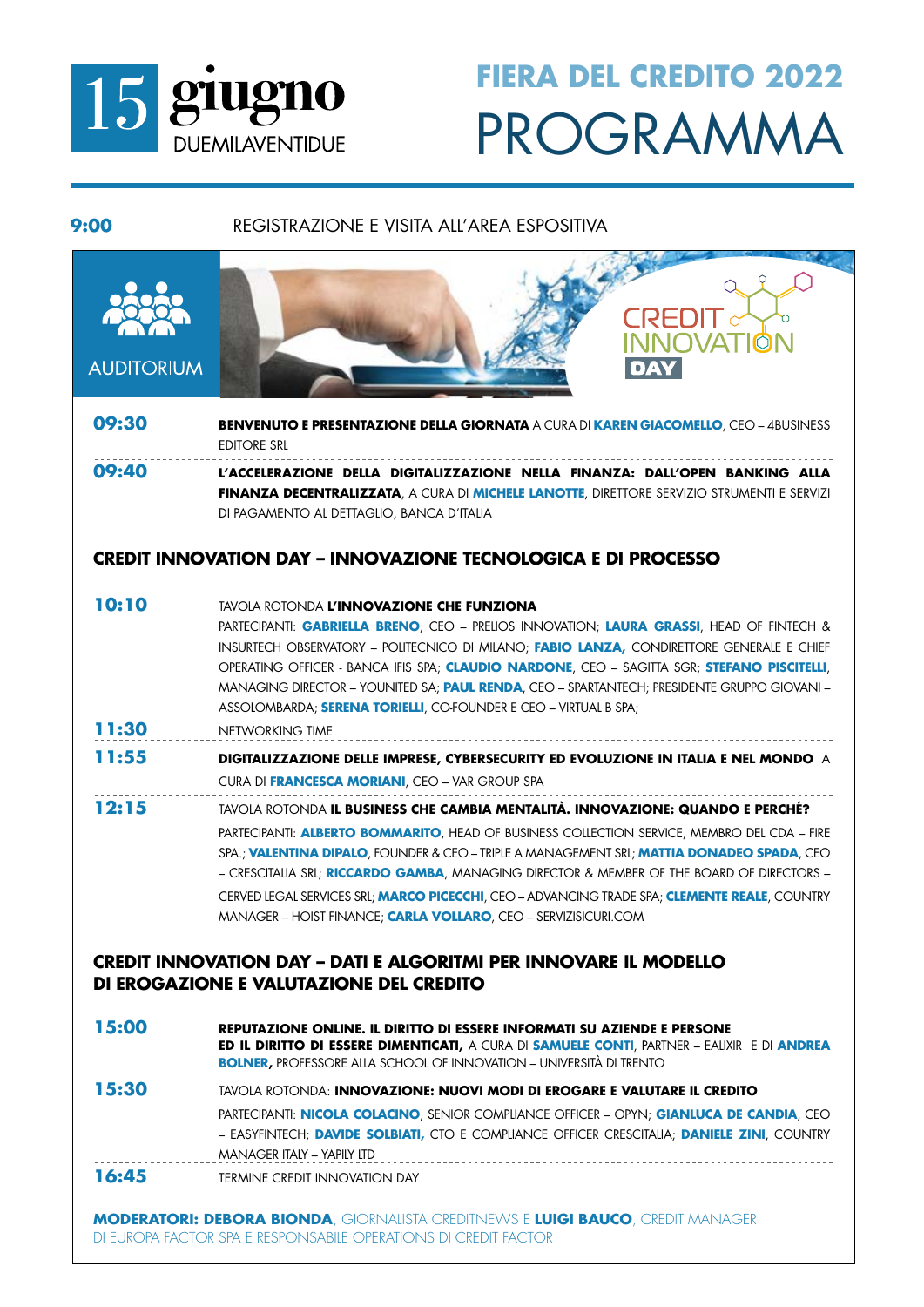



## **FOCUS > 10:00/11:30**



## **PHONE COLLECTION E INTELLIGENZA ARTIFICIALE: APPLICAZIONI PRATICHE E STRATEGIE PREDITTIVE ALL'AVANGUARDIA**

L'INTELLIGENZA ARTIFICIALE APPLICATA AL BUSINESS DEL RECUPERO CREDITI RAPPRESENTA UN ASSET STRATEGICO FONDAMENTALE PER POTER AUMENTARE NOTEVOLMENTE LE PERFORMANCE AZIENDALI E RAGGIUNGERE PRIMA GLI OBIETTIVI. NELL'AMBITO DI UNA CAMPAGNA DI PHONE COLLECTION, AD ESEMPIO, PERMETTE DI ENTRARE IN POS-

SESSO DI INFORMAZIONI CHE ALTRIMENTI SAREBBE DIFFICILE CONOSCERE IN ANTICIPO, COME LA PERCENTUALE DI DEBITORI SPONTANEI PRESENTI IN UNA LISTA E LA PROBABILITÀ DI RECUPERO ASSOCIATA A CIASCUNA DELLE POSIZIONI DEBITORIE. AVERE INFORMAZIONI DI QUESTO TIPO CI PERMETTE DI ATTIVARE STRATEGIE DI CONTATTO E GESTIONE DELLE CAMPAGNE MOLTO PIÙ EFFICACI, PORTANDO AD UN AUMENTO DEI TASSI DI RECUPERO E AD UNA RIDUZIONE DEI TEMPI E COSTI DI OGNI CAMPAGNA.

**RELATORI: ANDREA BAIOCCO**, COUNTRY MANAGER ITALIA E SPAGNA - BIGPROFILES; **MARCO GRANI,** HEAD OF CUSTOMER SUC-CESS - BIGPROFILES; **LORENZO LUCE**, CEO - BIGPROFILES

#### **A CURA DI BIGPROFILES**



## **LA GESTIONE DEL CREDITO PER I PROFESSIONISTI E LE IMPRESE**

- I CRITERI DEL MERITO CREDITIZIO DEL LIBERO PROFESSIONISTA E DELLA MICRO E PICCOLA IMPRESA
- IL FONDO CENTRALE DI GARANZIA DEL MEDIOCREDITO CENTRALE
- LA CRIF CENTRALE RISCHI FINANZIARI
- IL RUOLO E LA FUNZIONE DEI CONFIDI NELLO SCENARIO ATTUALE
- CONVENZIONE FIDIPROF E IGEA DIGITAL BANK PER I FINANZIAMENTI AI LIBERI PROFESSIONISTI
- LA FINANZA AGEVOLATA NELLE ATTIVITÀ DELLO STUDIO PROFESSIONALE
- IL FONDO DI GARANZIA: LA NORMATIVA EMERGENZIALE
- MICROCREDITO: FACCIAMO IL PUNTO DOPO I PRIMI ANNI DI OPERATIVITÀ

**RELATORI: DOTT. EZIO MARIA REGGIANI** - PRESIDENTE CDA FIDIPROF; **DOTT. NICOLA ADAVASTRO** - RESPONSABILE AREA MANA-GER NORD DI IGEA DIGITAL BANK; **FRANCESCO BIANCO** – STRUMENTI DI GARANZIA E AGEVOLAZIONI - MEDIOCREDITO CENTRALE SPA; **CARMELO MIGLIORINO** AD METIS SRL ; **DIEGO RIZZATO** – COMPONENTE CDA MICROCREDITO DI IMPRESA

### **A CURA DI ANC – ASSOCIAZIONE NAZIONALE COMMERCIALISTI**



## **L'INNOVAZIONE, TRA NUMERI E VISION. QUALI DIFFERENZE TRA PICCOLI E GRANDI PLAYER NELLE STRATEGIE DI GESTIONE DEL CREDITO?**

IL FOCUS APPROFONDIRÀ IL TEMA DELL'INNOVAZIONE IN RELAZIONE A NUMERI E DIMENSIONI AZIENDALI NEL MON-DO DEL CREDIT MANAGEMENT. UNA TAVOLA ROTONDA TRASVERSALE E VARIEGATA CHE PERMETTERÀ DI CAMMINA-

RE ATTRAVERSO LA FILIERA E I SUOI PROCESSI, DALLA GESTIONE DEL CREDITO DI PRIMO MERCATO AL MONDO NPL, DALLA FASE STRAGIU-DIZIALE A QUELLA LEGALE FINO ALLA DIGITALIZZAZIONE E AL DATA MANAGEMENT. INSIEME AI RELATORI SI CERCHERÀ DI RISPONDERE AD ALCUNE DOMANDE DI FONDO:

- L'INNOVAZIONE NASCE CON I GRANDI NUMERI O È L'ORIGINE DELLA CRESCITA DELLE AZIENDE?
- INNOVARE È UNA QUESTIONE DI REAZIONE A ESIGENZE OPERATIVE O PARTE DA UNA VISION BEN DEFINITA?
- QUALI SONO GLI OSTACOLI ALL'INNOVAZIONE? È PIÙ UNA QUESTIONE DI COSTI O DI MENTALITÀ E APPROCCIO?

**RELATORI: : GIANNI AMPRINO**, CEO – COVISIAN; **STEFANO DI ZENZO** - VP PORTFOLIO DIRECTOR – MEDIATICA SPA; **LUCA LENTINI,** COO – ABBREVIA SPA; **BARBARA CALLEGARIN**, DIRETTORE OPERATIVO CREDEN S.P.A.; **CARLO PALLA**, CEO – TEAM EVOLUTION SPA; **FRANCESCO SPANÒ**, CEO - CONSULT SERVICE CREDIT

**MODERATRICE: STEFANIA DIAFANI**, BUSINESS RELATIONSHIP MANAGER – ABBREVIA SPA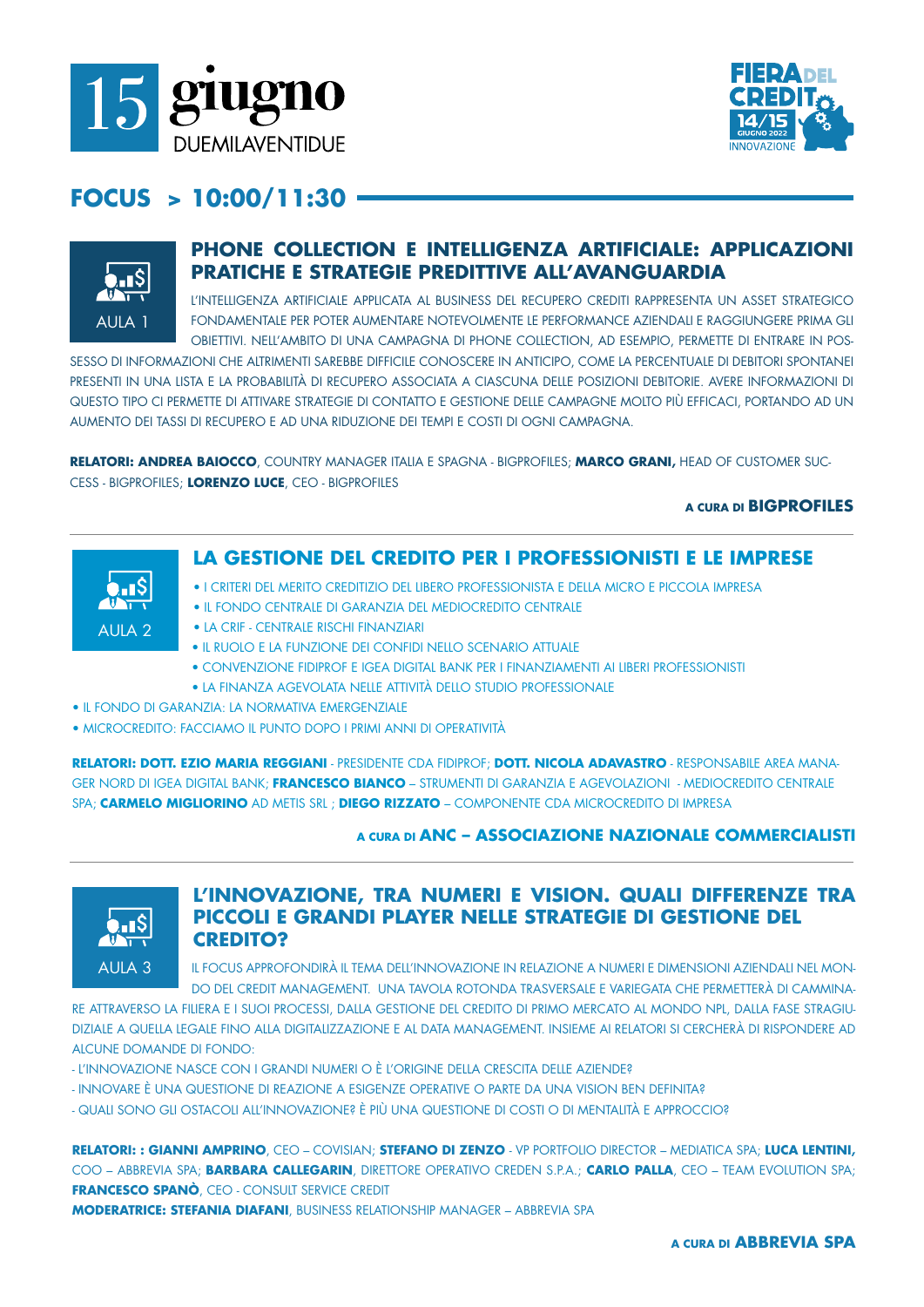

# **FIERA DEL CREDITO 2022** PROGRAMMA

## FOCUS >  $12:00/13:30$



## **INNOVAZIONE: SOLUZIONI E TECNOLOGIE PER UNA VERA INNO-VAZIONE NELLA GESTIONE DEL CREDITO**

IL SETTORE DEL CREDITO SI È RECENTEMENTE CONCENTRATO NEL PORTARE INNOVAZIONE E TECNOLOGIE NEI PRO-PRI PROCESSI. CI SONO PERÒ DEI PESANTI INTERROGATIVI

- LA TRASFORMAZIONE TECNOLOGICA È REALMENTE AVVENUTA E HA PORTATO DEL VALORE AGGIUNTO PER TUTTI GLI OPERATORI?
- · OLTRE AI CLASSICI SISTEMI GESTIONALI, C'È ALTRO POTENZIALE TECNOLOGICO DA POTER SFRUTTARE?
- . I DATI SONO CORRETTAMENTE ANALIZZATI E SFRUTTATI PER ESTRARNE IL MASSIMO DELLE INFORMAZIONI?

RELATORI: DANIELE ALESSANDRO, CEO E FOUNDER - ALEBRO TECHNOLOGIES SRL; FABRIZIO ALESSANDRO, CEO E CO-FOUNDER - ALEBRO TECHNOLOGIES SRL

### A CURA DI ALEBRO TECHNOLOGIES



## **IL FINTECH: NUOVO ALLEATO DELLA FINANZA AZIENDALE**

A SEGUITO DELLA CRISI FINANZIARIA DEL 2007-2008, È NATO IL FENOMENO DELLE FINTECH. ALCUNE DI QUESTE REAITÀ NEL CORSO DEGILIJITIMI ANNI HANNO RAGGIUNTO IO STATUS DI UNICORNI OVVERO SONO REAITÀ CHE HANNO RAGGIUNTO UNA VALUTAZIONE DI OLTRE 1 MILIARDO DI EURO, CONQUISTANDO MAGGIORI QUOTE DI MERCATO E DIVENTANDO IN MOLTI CASI COMPLEMENTARI E/ O ALTERNATIVE ALLE SOLUZIONI FINANZIARIE TRADI-

ZIONALI. NEL CORSO DEGLI ANNI. IL TERMINE FINTECH SI È ESTESO A DEFINIRE ANCHE LE "SOLUZIONI TECH" APPLICATE NEI DIVERSI AMBI-TI DELLA FINANZA. È PER QUESTO MOTIVO CHE AITI ATTRAVERSO LA COMMISSIONE FINTECH HA DECISO DI SUPPORTARE LA REALIZZAZIO-NE DELL'EBOOK "IL FINTECH PER LA MIA PMI", FRUTTO DEL LAVORO COORDINATO DAL TEAM DI FINTASTICO, UNO DEI PRINCIPALI PORTALI ITALIANI SUL FINTECH E DALLO STUDIO LEGAL TECH LX20 LAW. ESPERTO IN AMBITO FINTECH. BLOCKCHAIN. CROWDFUNDING E DEFI. L'OBIETTIVO DELL'E-BOOK È QUELLO DI SPIEGARE COSA SIGNIFICHI IL TERMINE FINTECH E QUALI VANTAGGI POSSONO PORTARE I SERVI-ZI FINANZIARI INNOVATIVI AD UNA PMI ITALIANA. LA COMMISSIONE FINTECH DI AITI INSIEME A FINTASTICO, PARTENDO DALL'EBOOK CONTINUERANNO NELLA REALIZZAZIONE DI UN WHITEPAPER E DI UN DATABASE DELLE "SOLUZIONI FINTECH" CHE POSSA ESSERE UTILE CONSULTAZIONE PER LE IMPRESE E CONSENTA UN CONFRONTO ESPERIENZIALI SULLE STESSE DI TUTTE LE PROFESSIONI DELLA FINANZA **D'IMPRESA.** 

RELATORI: NEVIO BOSCARIOL, PRESIDENTE - AITI; ALESSANDRO NEGRI DELLA TORRE, FOUNDER - LX20 LAW; FRANCESCO VERCESI, CHIEF PRODUCT & AGILE OFFICER - BANCA AIDEXA: FABRIZIO VILLANI, COFOUNDER E HEAD OF SALES - FINTASTICO **MODERATRICE: LAURA OLIVA - FINTECH INVESTOR E BOARD MEMBER** 

### A CURA DI AITI - ASSOCIAZIONE ITALIANA TESORIERI D'IMPRESA



## **MASTER LEGAL 2.0: UN NUOVO APPROCCIO ALLA GESTIONE DEL CREDITO**

IL FOCUS È VOLTO A DESCRIVERE QUALI EVOLUZIONI SI PROSPETTANO NEL CAMPO DELLA GESTIONE MASTER LEGAL DEL CREDITO. NELL'OTTICA DI UNA PIÙ STRETTA INTEGRAZIONE DEI PROCESSI AZIENDALI CHE NE SONO COINVOLTI E DI UNA INNOVATIVA CENTRALITÀ DEL RUOLO DELLA CONSULENZA GIURIDICA.

RELATORI: AVV. ROBERTO ALECCI ESPERTO DI DIRITTO AMMINISTRATIVO TRIBUTARIO E CONTABILE: PROF. ROBERTO CARATOZZOLO PROFESSORE ASSOCIATO DI DIRITTO DELL'ECONOMIA PRESSO IL DIPARTIMENTO DI SCIENZE POLITICHE E GIURIDICHE DELL'UNIVERSITÀ DEGLI STUDI DI MESSINA; AVV. ANTONINO VITRANO, WBS LEGAL S.R.L ; DOTT. ANGELO SIDOTI, CFO DI UBROKER S.R.L.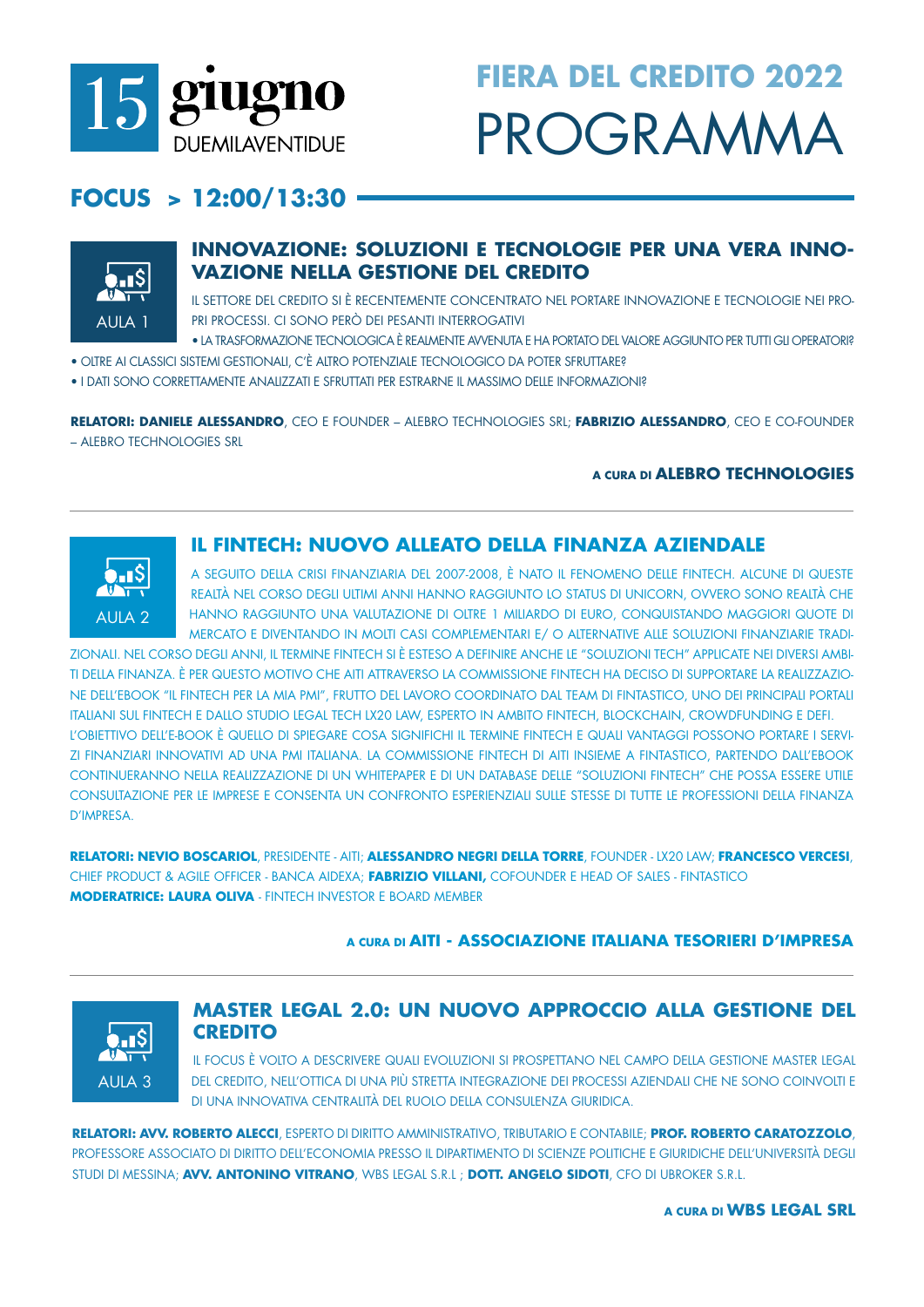



## FOCUS > 14:00/15:30



## L'INNOVAZIONE AL SERVIZIO DI NPL & UTP

L'INNOVAZIONE DI PROCESSO GENERALMENTE GARANTISCE RISULTATI E/O BENEFICI ALLE AZIENDE CHE LA METTONO IN ATTO ANCHE SE A VOLTE NON SEMPRE SI DIMOSTRA EFFICACE E MIGLIORATIVA.

NEGLI ULTIMI ANNI LA TECNOLOGIA E L'INNOVAZIONE È ENTRATA "PREPOTENTEMENTE" NEL MONDO DELLA GESTIONE DEL CREDITO ED HA AVUTO UN FORTE IMPATTO ANCHE NEILA GESTIONE DEI CREDITI CLASSIFICATI UNIJKEIY TO PAY F

NON-PERFORMING LOANS. IN QUESTO FOCUS SCOPRIREMO ASSIEME AGLI ESPERTI LE TECNICHE E LE STRATEGIE INNOVATIVE CHE SI POSSONO LITILIZZARE ED IL RELATIVO IMPATTO

**RELATORI: FABIO OBERTO**, SVP INNOVATION & DATA MANAGEMENT - GRUPPO PRELIOS: FRANCESCO DE MARCO, HEAD OF NPES DIVISION - BANCA FININT; STEFANO DI ZENZO, VP PORTFOLIO DIRECTOR - MEDIATICA SPA; FRANCESCA GIANI, HEAD OF UTP MANAGE-MENT – NEPRIX: LUCIA MARCIANO, CEO – MYNPL: GIADA MARINO, HEAD OF ADVISORY & VALUATION – IDEALISTA/DATA ITALIA

**MODERATRICE: ALESSIA LIPAROTI, GIORNALISTA ECONOMICA** 



## SOSTENIBILITÀ AMBIENTALE, ECONOMICA E INDUSTRIALE - IL LEA-**SING PER IL SISTEMA PAESE**

PARTENDO DALL'ANALISI SULL'ANDAMENTO DELL'ECONOMIA, ASSILEA PRESENTA AGLI OPERATORI DEL SETTORE E ALLA

STAMPA I PROGETTI DEL LEASING PER IL SISTEMA PAESE. DAL MINORE ASSORBIMENTO PATRIMONIALE DELLE ESPOSI-ZIONI LEASING NELLA REGOLAMENTAZIONE BASILEA 3+ AGLI STRUMENTI PER IL LEASING PER LA VALUTAZIONE DELLA CLIENTELA IN OTTICA ESG: DAL MACHINE LEARNING NELL'AMBITO DEI PROCESSI DI EROGAZIONE DEL CREDITO AL MONITORAGGIO DELLA NORMATIVA PNRR. DALLA FINANZA SOSTENIBILE FINO AL PROGETTO "GREENLEASE" PER L'INDIPENDENZA ENERGETICA DELLE PMI.

RELATORI: CARLO MESCIERI - PRESIDENTE ASSILEA; ANGELO BRIGATTI - PRESIDENTE ASSILEA SERVIZI; MARCO FORTIS - PROFESSORE DI ECONOMIA INDUSTRIALE E COMMERCIO ESTERO UNIVERSITÀ CATTOLICA DI MILANO E VICE PRESIDENTE FONDAZIONE EDISON; LO-RENZO MACCHI - PARTNER KPMG IN ITALY: ANDREA BEVERINI - DIRETTORE COMMERCIALE ASSILEA SERVIZI **MODERATORE: LUIGI MACCHIOLA, DIRETTORE GENERALE ASSILEA** 

### A CURA DI ASSILEA - ASSOCIAZIONE ITALIANA LEASING



### DIGITALIZZAZIONE E ADVANCED ANALYTICS AL SERVIZIO DELLA **COLLECTION**

- VERRANNO AFFRONTATI I SEGUENTI TEMI
- DIGITALIZZAZIONE DEI PROCESSI
- · LA FRONTIERA DELL'INNOVAZIONE CONCETTUALE: IL MODELLO DEL MARKETPLACE E IL MODELLO SELF-SERVICE (ES. TRUE ACCORD NEGLI USA)
- · LE SFIDE DA SUPERARE PER RENDERE IL RECUPERO CREDITI ANCORA PIÙ EFFICACE: SCALABILITÀ, TRASPARENZA, MISURABILITÀ, CONTROLLO
- . COSA POSSONO FARE LA DIGITALIZZAZIONE DEI PROCESSI E GLI STRUMENTI IT PER MIGLIORARE IL RECUPERO (ESEMPI)
- · LA FRONTIERA DEI DATI E DEI MODELLI STATISTICI O DI MACHINE LEARNING / AI: RACCOLTA DEI DATI, UTILIZZO E APPLICAZIONI PRATICHE

RELATORI: GIANLUCA POMPILI. RESPONSABILE DIREZIONE CREDITO ANOMALO – BPER BANCA: FEDERICO PROVINCIALI. CO-FOUNDER & CEO - FAIRFIELD SPA**; ENRICO RISSO**, OPERATIONS DIRECTOR - INTRUM; LEONARDO SERPENTANIA, HEAD OF CUSTOMER RECOVERY - UNICREDIT SPA **MODERATORE: ROBERTO GIANCARLO DAVERIO, SEGRETARIO GENERALE - ACMI** 

A CURA DI **FAIRFIELD SPA**